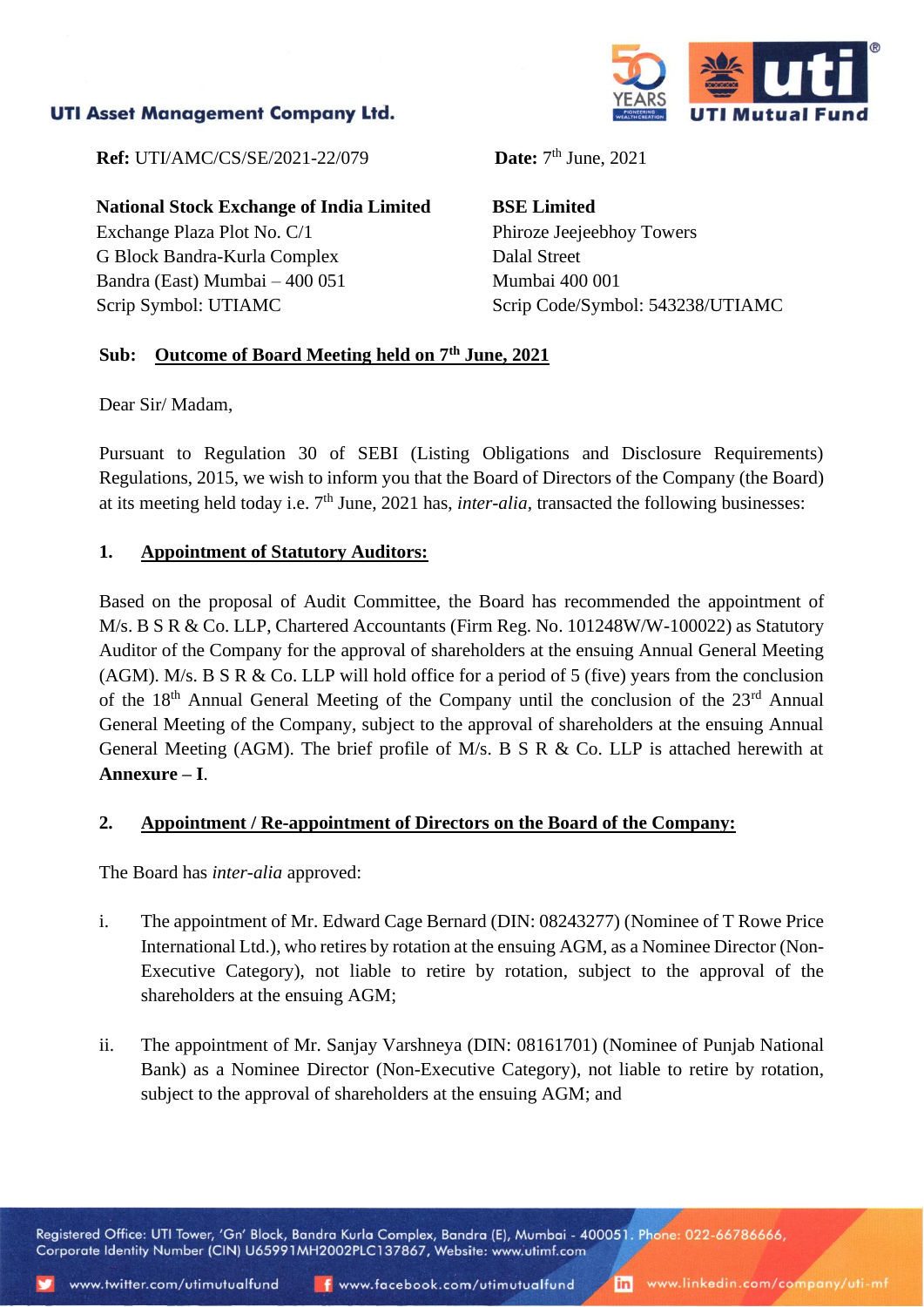iii. The re-appointment of Mr. Deepak Kumar Chatterjee (DIN: 03379600) as an Independent Director for a period of 5 (five) years after the expiry of his existing term in the ensuing AGM, subject to the approval of the shareholders at the ensuing AGM.

Mr. Edward Cage Bernard, Mr. Sanjay Varshneya and Mr. Deepak Kumar Chatterjee are not related to any Director on the Board of the Company. They are not debarred from holding the office of Director by virtue of the order of SEBI or any other such authority. The brief profile of Mr. Bernard, Mr. Varshneya and Mr. Chatterjee are enclosed herewith as **Annexure - II**.

# **3. Convening of 18th Annual General Meeting of the Company:**

The Board has approved to convene the 18<sup>th</sup> Annual General Meeting of the Company on Wednesday, 28<sup>th</sup> July, 2021, through Video Conferencing / Other Audio Visual Means in accordance with the provisions of Companies Act, 2013, SEBI (Listing Obligations and Disclosure Requirements) Regulations, 2015 and various circulars issued by Ministry of Corporate Affairs and Securities and Exchange Board of India.

The Board meeting commenced at 19:30 hrs IST and concluded at 22:15 hrs IST.

We request you to kindly take the aforesaid information on record and disseminate the same on your respective websites.

Thanking you,

# **For UTI Asset Management Company Limited**

Arvind Patkar **Company Secretary and Compliance Officer**

**Encl.:** As above

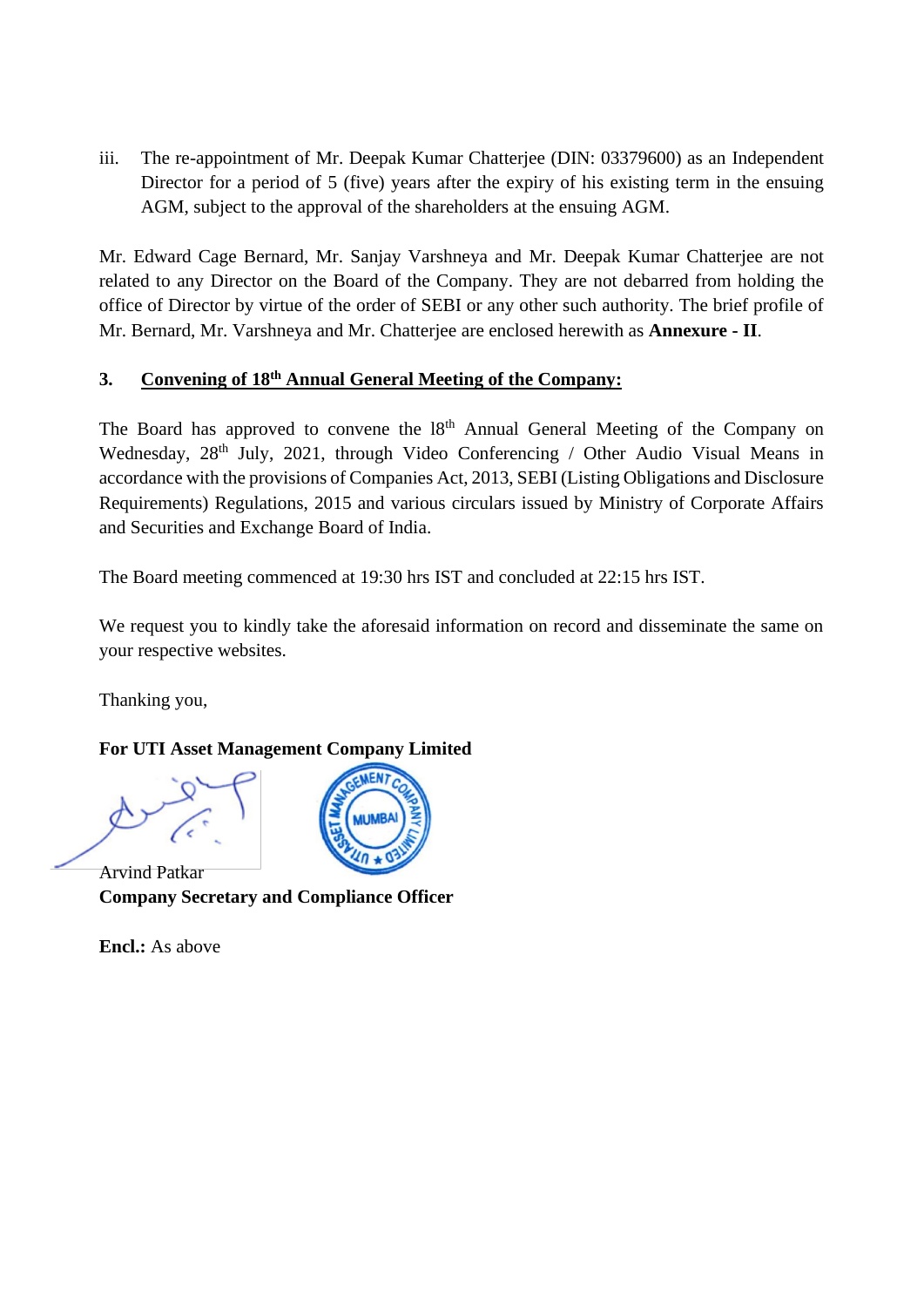#### **Annexure – I**

# **Brief Profile of M/s. B S R & Co. LLP:**

B S R & Co. LLP was constituted on  $27<sup>th</sup>$  March, 1990 having firm registration no. as 101248W. It was converted into limited liability partnership i.e. B S R & Co. LLP on  $14<sup>th</sup>$  October, 2013 thereby having a new firm registration no. 101248W/W-100022. The registered office of the firm is at 14th Floor, Central B Wing and North C Wing, Nesco IT Park 4, Nesco Center, Western Express Highway, Goregaon (East), Mumbai - 400063.

B S R & Co. LLP is a member entity of B S R & Affiliates, a network registered with the Institute of Chartered Accountants of India. The other entities which are part of the B S R & Affiliates include B S R & Associates LLP, B S R & Company, B S R and Co, B S R and Associates, B S R and Company, B S S R & Co and B B S R & Co.

B S R & Co. LLP is registered in Mumbai, Gurgaon, Bangalore, Kolkata, Hyderabad, Pune, Chennai, Chandigarh, Ahmedabad, Vadodara, Noida, Jaipur and Kochi.

B S R & Co. LLP have an experienced and competent team of professionals with substantial exposure in the audit of asset management and mutual fund.